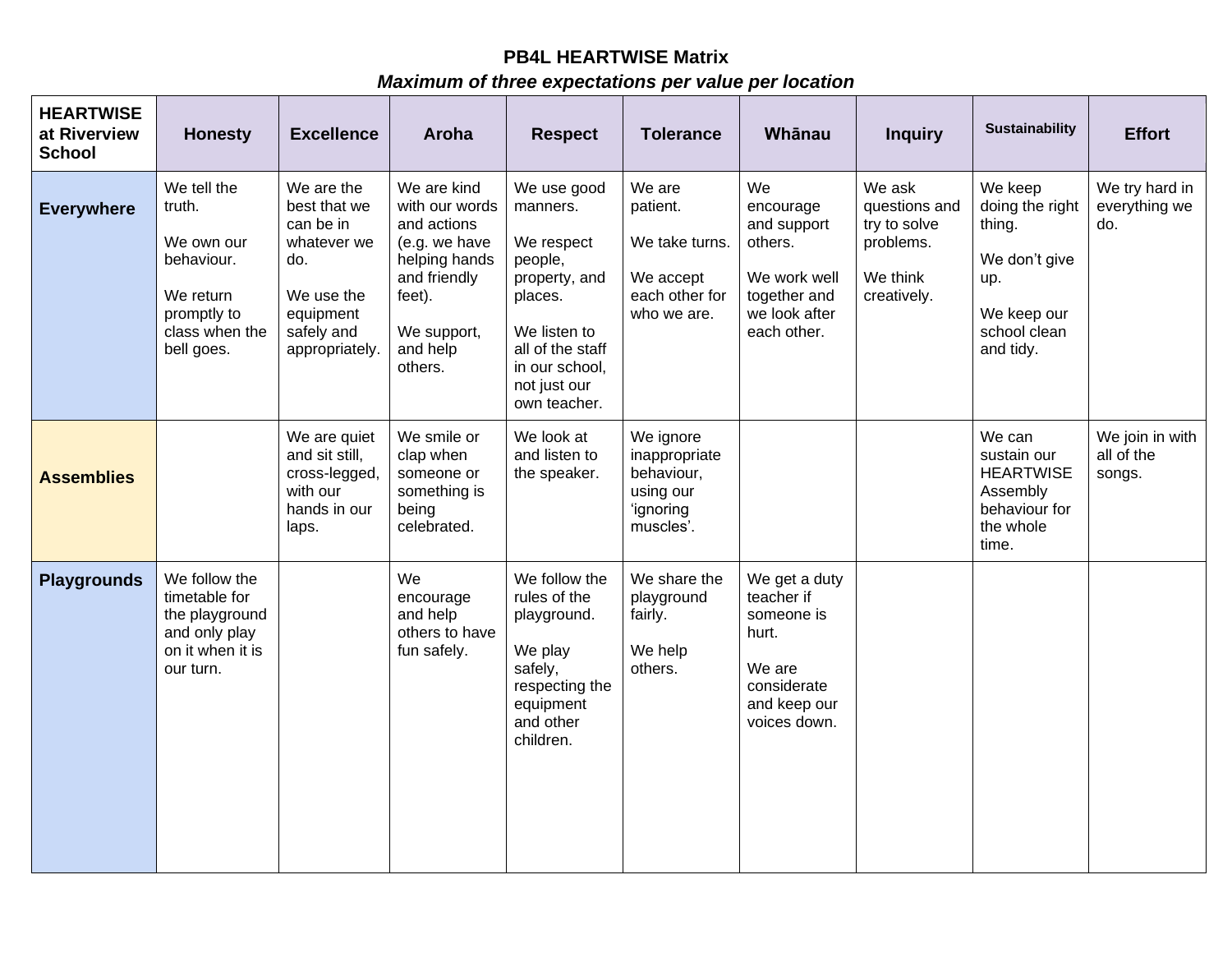|                                       | <b>Honesty</b>                                                                                  | <b>Excellence</b>                       | Aroha                                                               | <b>Respect</b>                                                                                                                                                                                    | <b>Tolerance</b>                                                                                                                   | Whānau                                                                                                                           | <b>Inquiry</b>                          | <b>Sustainability</b>                                                                                                                                                                                                              | <b>Effort</b>                                                                                  |
|---------------------------------------|-------------------------------------------------------------------------------------------------|-----------------------------------------|---------------------------------------------------------------------|---------------------------------------------------------------------------------------------------------------------------------------------------------------------------------------------------|------------------------------------------------------------------------------------------------------------------------------------|----------------------------------------------------------------------------------------------------------------------------------|-----------------------------------------|------------------------------------------------------------------------------------------------------------------------------------------------------------------------------------------------------------------------------------|------------------------------------------------------------------------------------------------|
| <b>Sandpits</b>                       | We follow the<br>timetable for<br>the sandpit and<br>only play in it<br>when it is our<br>turn. |                                         | We keep<br>unsafe things<br>out of the<br>sandpit.                  | We are<br>respectful of<br>other people's<br>space and<br>creations.                                                                                                                              |                                                                                                                                    | We share the<br>space and<br>equipment.<br>We play<br>safely with<br>each other.                                                 |                                         | We keep the<br>sand in the<br>sandpit.                                                                                                                                                                                             | We try to<br>leave the<br>sandpit tidy,<br>putting<br>equipment<br>back in the<br>right place. |
| <b>Field</b>                          | We play by the<br>rules of the<br>game.                                                         | We look after<br>our own<br>belongings. | We help<br>someone if<br>they need<br>help or are<br>hurt or upset. | We stay off<br>the goal<br>posts.<br>We stay<br>inside the field<br>boundaries.                                                                                                                   | We share the<br>space fairly<br>with others.<br>We are a<br>good sport to<br>others.                                               | We manage<br>our own<br>behaviour and<br>make good<br>choices.<br>We include<br>others in our<br>play.<br>We share<br>equipment. | We play to the<br>rules of the<br>game. |                                                                                                                                                                                                                                    | We return our<br>belongings<br>and<br>equipment to<br>the correct<br>place.                    |
| <b>Eating Areas</b>                   | We eat our<br>own food.<br>We leave other<br>people's food<br>and property<br>alone.            | We are a<br>'water only'<br>school.     | We are<br>grateful for<br>what we have<br>to eat.                   | We sit down<br>to eat - either<br>on the deck,<br>seat, or<br>ground, not on<br>our lunch<br>boxes.<br>We use quiet<br>voices.<br>We quietly<br>leave when<br>the teacher<br>says that we<br>can. | We wait<br>quietly when<br>we have<br>finished<br>eating.<br>We accept<br>that others'<br>food might be<br>different from<br>ours. | We clean up<br>our messes.                                                                                                       |                                         | We either<br>recycle 'food<br>scraps' and<br>'rubbish' into<br>the correct<br>eating area<br>bins or take it<br>home.<br>We show our<br>lunch box to<br>the 'eating<br>duty' teacher<br>before we go<br>and ask for a<br>sandwich. | We try to eat<br>everything in<br>our<br>lunchboxes.<br>We use our<br>manners<br>when we eat.  |
| <b>Decks and</b><br>concrete<br>areas |                                                                                                 | We keep our<br>decks clean<br>and tidy. |                                                                     | We use quiet<br>walking feet.                                                                                                                                                                     |                                                                                                                                    | We walk<br>around<br>corners of<br>buildings.                                                                                    |                                         | We use the<br>concrete<br>paths when it<br>is wet.                                                                                                                                                                                 |                                                                                                |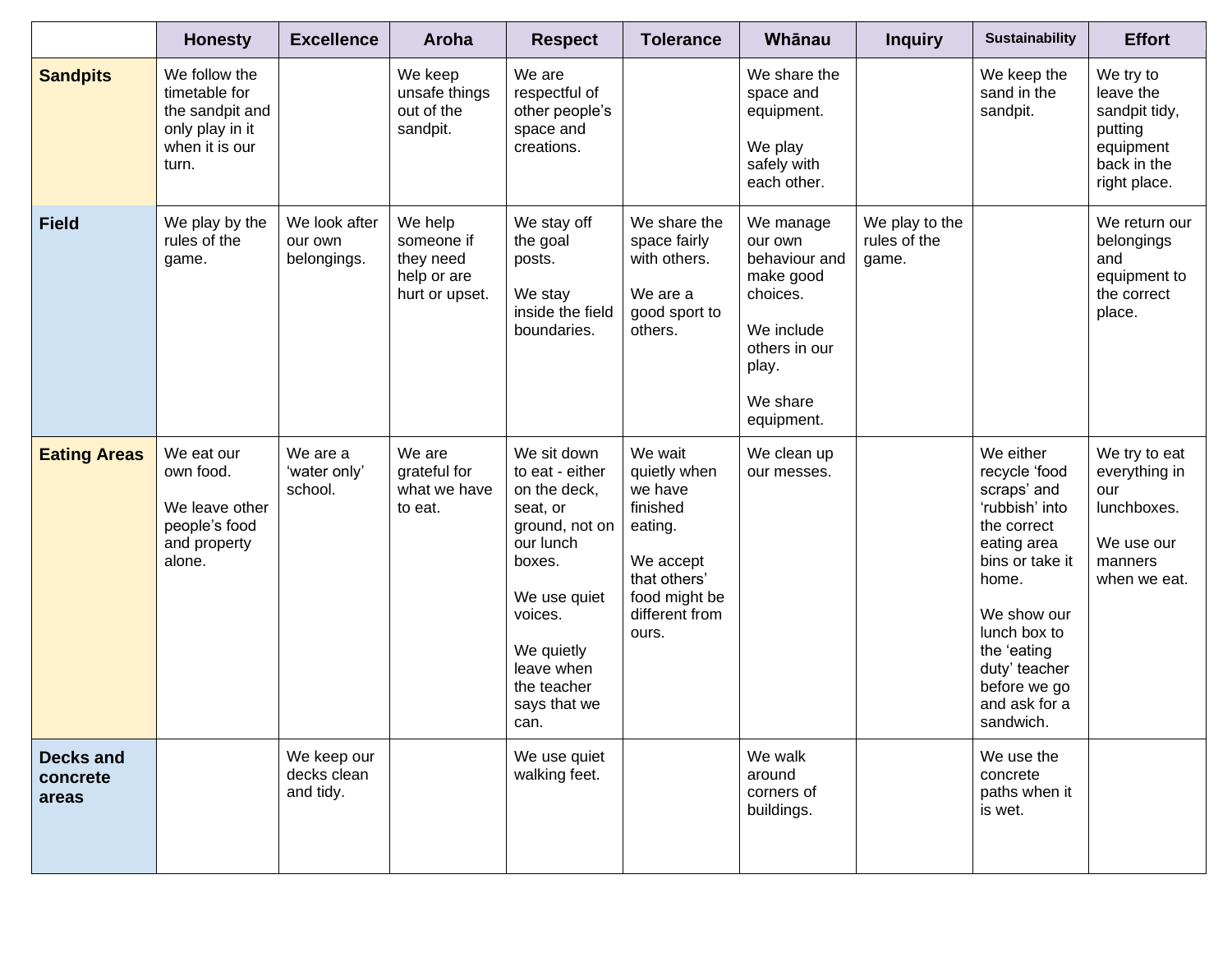|                                           | <b>Honesty</b>                                                                                                            | <b>Excellence</b>                                                                                                           | Aroha                                              | <b>Respect</b>                                                                                                                             | <b>Tolerance</b>                              | Whānau                                                          | <b>Inquiry</b>                                                                     | <b>Sustainability</b>                                                                                        | <b>Effort</b>                                                                         |
|-------------------------------------------|---------------------------------------------------------------------------------------------------------------------------|-----------------------------------------------------------------------------------------------------------------------------|----------------------------------------------------|--------------------------------------------------------------------------------------------------------------------------------------------|-----------------------------------------------|-----------------------------------------------------------------|------------------------------------------------------------------------------------|--------------------------------------------------------------------------------------------------------------|---------------------------------------------------------------------------------------|
| <b>All</b><br><b>Classrooms</b>           | We follow the<br>rules (e.g. in<br>games).<br>We are<br>responsible<br>with our<br>belongings,<br>work, and<br>behaviour. |                                                                                                                             |                                                    | We speak<br>nicely to, and<br>about, other<br>people.                                                                                      |                                               | We work as a<br>team.<br>We share<br>equipment.                 | We try new<br>things.<br>We look for,<br>and try out,<br>solutions to<br>problems. |                                                                                                              |                                                                                       |
| <b>Toilets</b>                            | We use the<br>toilets that are<br>assigned to our<br>class.<br>We go straight<br>there and<br>straight back.              | We use the<br>toilets and<br>basins<br>appropriately.<br>We<br>remember to<br>wipe, flush,<br>and wash (for<br>20 seconds). |                                                    | We respect<br>other people's<br>privacy.<br>We shut the<br>door when we<br>are using a<br>toilet cubicle.<br>We use quiet<br>voices.       | We wait our<br>turn quietly<br>and patiently. | We try to<br>leave the area<br>clean, tidy,<br>and hygienic.    | We tell an<br>adult if there<br>is a problem.                                      | We use the<br>appropriate<br>amount of<br>water,<br>sanitiser,<br>soap, toilet<br>paper, and<br>hand towels. |                                                                                       |
| <b>Bus Lines</b><br>and the<br><b>Bus</b> |                                                                                                                           | We face<br>forward when<br>we are sitting<br>in the bus<br>line and on<br>the bus.                                          | We make safe<br>choices on<br>and near the<br>bus. | We use quiet,<br>polite voices.<br>We are silent<br>during the roll<br>call.<br>We listen to<br>the bus driver<br>and the bus<br>monitors. |                                               | We sit with<br>our siblings.<br>We stay in our<br>own bus line. |                                                                                    | We always<br>behave<br>sensibly.                                                                             | We are on<br>time.<br>We talk<br>quietly, eat<br>afternoon tea,<br>or read a<br>book. |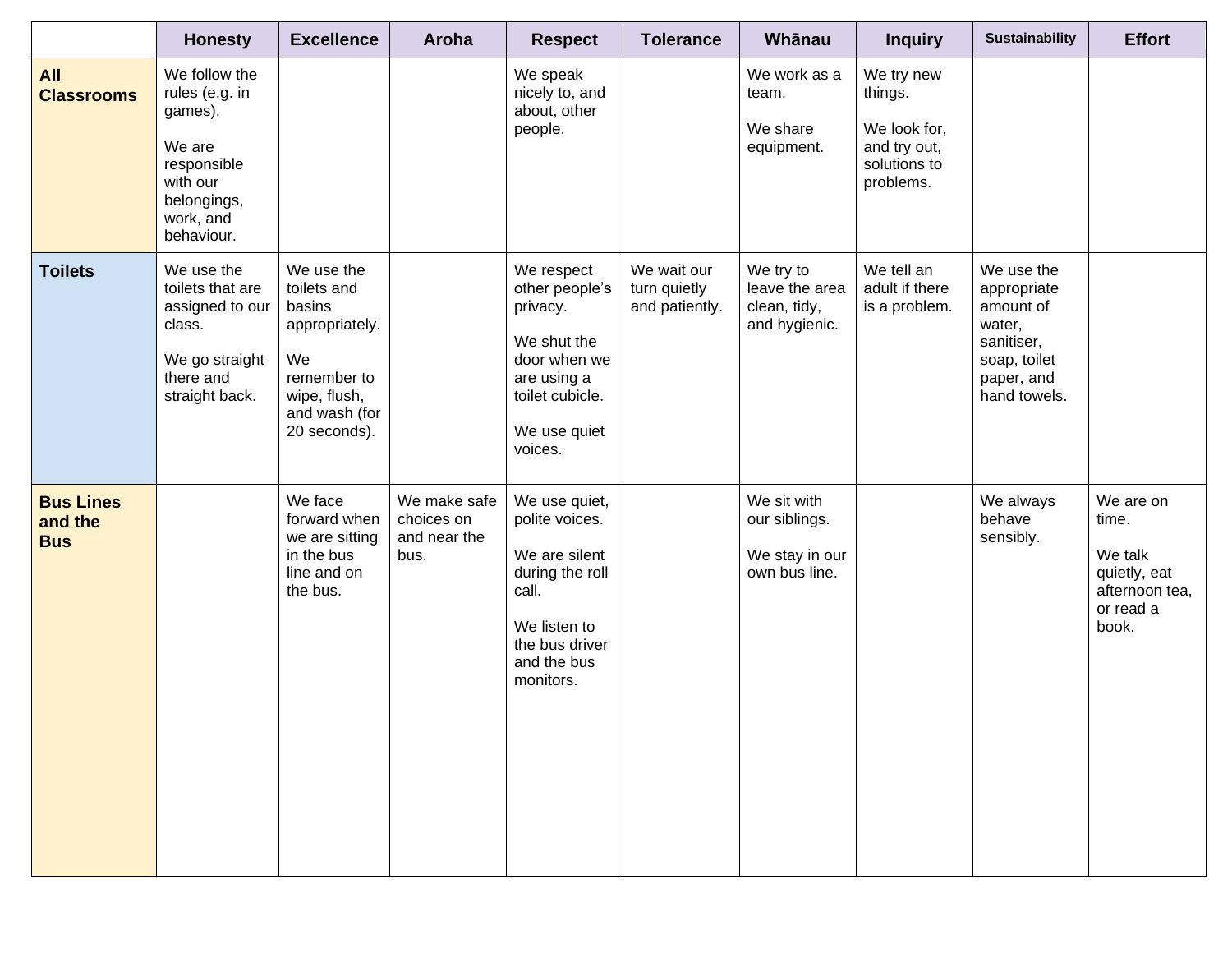|                                   | <b>Honesty</b>                                                                                                                    | <b>Excellence</b>                                | Aroha                                                                      | <b>Respect</b>                                                                                       | <b>Tolerance</b>                                  | Whānau                                                                                                      | <b>Inquiry</b>                                            | <b>Sustainability</b>                            | <b>Effort</b>                                                                                                   |
|-----------------------------------|-----------------------------------------------------------------------------------------------------------------------------------|--------------------------------------------------|----------------------------------------------------------------------------|------------------------------------------------------------------------------------------------------|---------------------------------------------------|-------------------------------------------------------------------------------------------------------------|-----------------------------------------------------------|--------------------------------------------------|-----------------------------------------------------------------------------------------------------------------|
| <b>Roundabout</b>                 |                                                                                                                                   | We sit quietly<br>and watch for<br>our vehicles. | We let people<br>walk through<br>the group to<br>get to their<br>vehicles. | We are on<br>time.<br>We wait<br>patiently in the<br>correct place.                                  |                                                   | We sit quietly<br>with our<br>siblings.<br>We help our<br>younger<br>siblings to get<br>to our<br>vehicles. | We are<br>prepared for<br>when our<br>vehicles<br>arrive. | We have all<br>our<br>belongings<br>ready to go. |                                                                                                                 |
| <b>Library</b>                    | We will put<br>books back<br>where we<br>found them.<br>We make sure<br>that we only<br>take issued<br>books from the<br>library. |                                                  |                                                                            | We are quiet<br>in the library.                                                                      | We wait<br>quietly to get<br>our books<br>issued. |                                                                                                             |                                                           |                                                  | We look after<br>the books that<br>we borrow, by<br>using a book<br>bag.                                        |
| Office area<br>and Sick Bay       |                                                                                                                                   |                                                  |                                                                            | We say<br>"Excuse me,<br>please" and<br>wait quietly at<br>the counter for<br>someone to<br>help us. |                                                   |                                                                                                             |                                                           |                                                  | We walk in<br>the office area<br>and use quiet<br>voices.                                                       |
| <b>Digital</b><br><b>Learning</b> | We tell the<br>teacher if there<br>is a problem.                                                                                  |                                                  |                                                                            | We follow the<br>'User<br>Agreement'.                                                                |                                                   | We take care<br>of our own<br>and others'<br>devices.                                                       | We use our<br>devices for<br>learning.                    | We always<br>use our<br>devices<br>inside.       |                                                                                                                 |
| <b>Pool Area</b>                  | We must swim<br>when we have<br>our swimming<br>gear.                                                                             | We walk<br>safely around<br>the pool area.       |                                                                            | We follow the<br>pool rules.<br>We get<br>changed<br>quickly and<br>quietly.                         | We sit quietly<br>if we are not<br>swimming.      |                                                                                                             |                                                           | We keep the<br>water in the<br>pool.             | We leave the<br>pool area and<br>changing<br>rooms tidy,<br>putting<br>equipment<br>back in the<br>right place. |